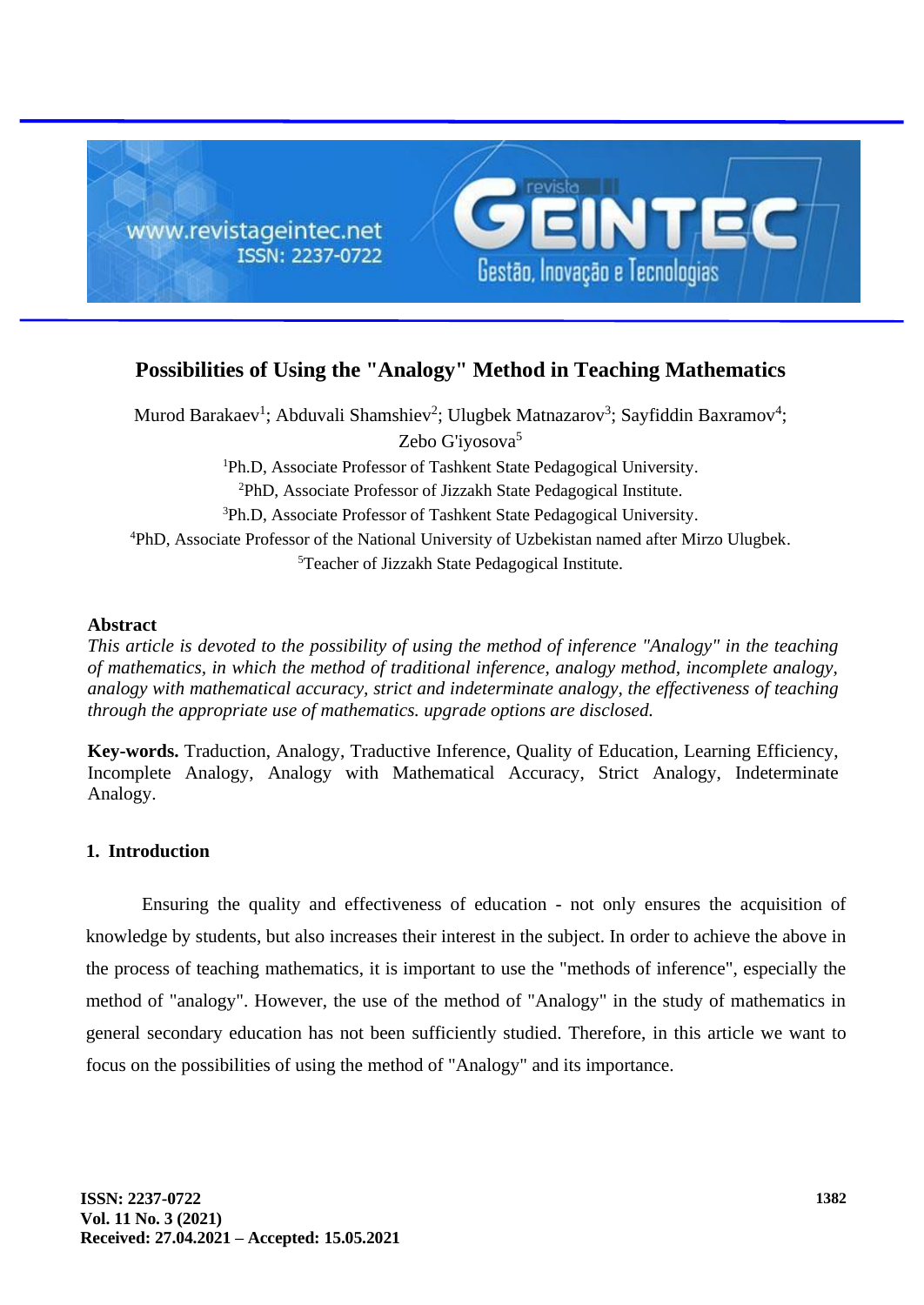### **2. The Main Results and Findings**

Definition. Drawing a general conclusion from one or more general concepts about one or more other concepts with such a degree of accuracy is called a traditional conclusion.

The word "traduktsiya" is derived from the Latin word "traduktio", which in Uzbek means "displacement", "relocation"[3,4,5].

**For example**: Suppose,  $\forall a, b, c \in R$  for:  $a > b$  (Concept 1) and  $b > c$  (Concept 2) get In that case,  $a > c$  (new concept) it turns out that. Indeed,  $(\forall a, b, c \in R)(a > b \land b > c \Rightarrow a > c)$  will be.

The meaning of translation as a method of inference is as follows: To draw a conclusion about the similarity of two objects in another relationship based on the similarity of two objects in one relationship.

The main type of translational inference is analogy, which is derived from the Greek word "analogia" and means "similar" in Uzbek  $\boxed{3}$ .

The conclusion by analogy is made in the following order:

**Confirmation 1**. А object a, b, c,x,... properties.

**Confirmation 2.** B object *a*,*b*,*c*,... properties.

**Conclusion:** B object х as well as properties.

So, to draw a conclusion with the help of analogy is to transfer this knowledge to another model of an object that has not been fully analyzed, based on the knowledge gained as a result of studying the model of one object  $[4.5]$ .

For example: A right rectangle in a plane is an analogous quality to a right-angled parallelepiped in space, because the relations defined for a right rectangle are similar to the relations between the sides of a parallelepiped, i.e:

the opposite sides of a right rectangle are mutually parallel and equal;

the two sides of a right rectangle are mutually perpendicular;

the opposite sides of a right-angled parallelepiped are mutually parallel and equal;

the sides of a right-angled parallelepiped are perpendicular to its bases*.* 

From the above it can be seen that the properties of a rectangle and a right-angled parallelepiped have the following similarity relations: "parallelism", "equality" and "perpendicularity"[3,4].

Thus, the relationship between the two objects (similarity) anologiyaga example of the denial. However, it should be noted that any similarity is not an analogy, so the analogy is at the following levels [3,4,5,6]: 1. Incomplete analogy. 2. An analogy with mathematical accuracy.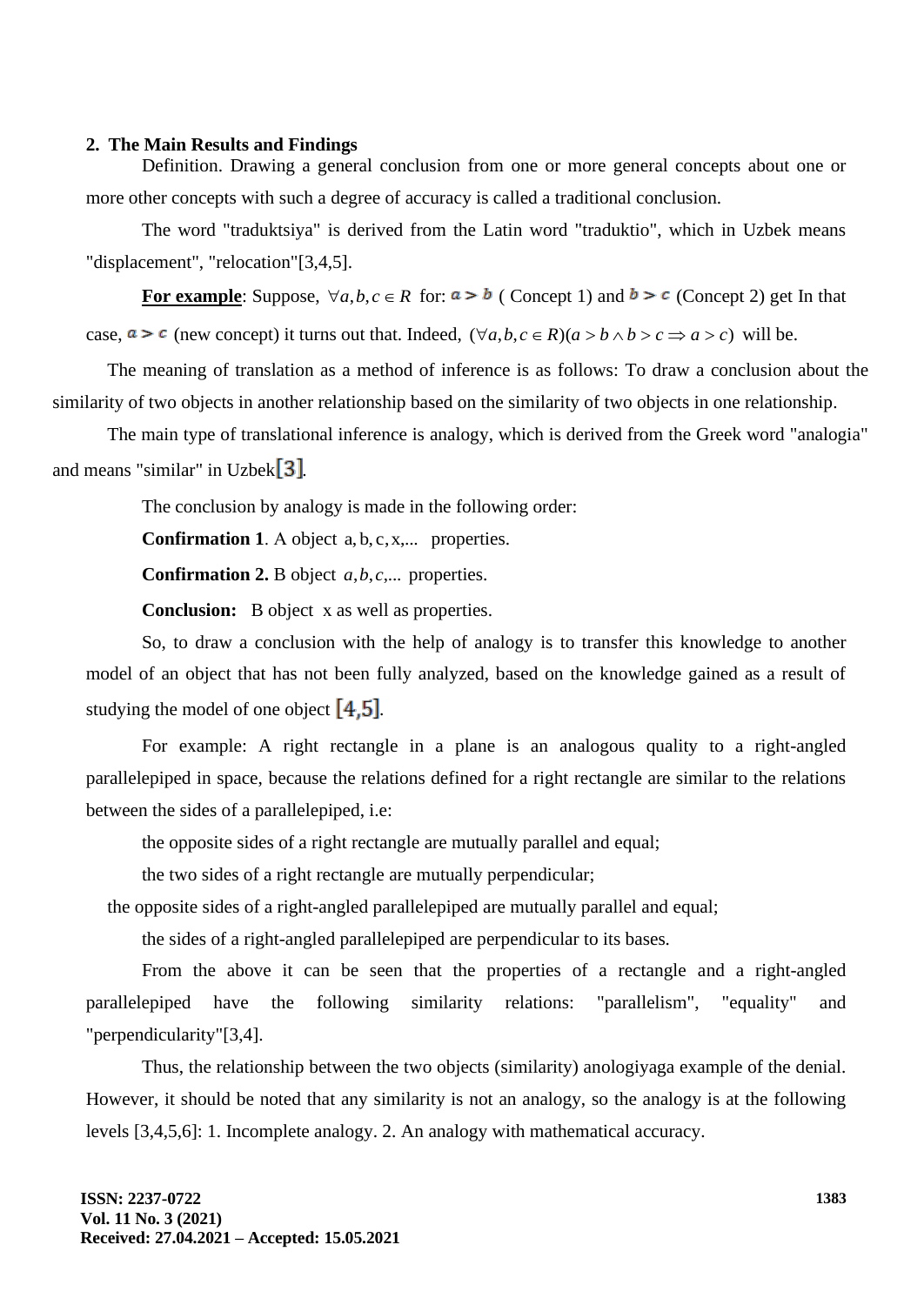In turn, the analogy is divided into the following types:

- 1. Based on the similarity of some properties of two or more objects, a general conclusion about the similarity of their other properties is an analogy, and such a conclusion is usually called a simple analogy.
- 2. An analogy that leads to causal similarity from the similarity of objects. This in turn is divided into the following types [2,4,5,6]:

a) An analogy in which the signs of the objects being compared are clearly visible to each other. This is commonly referred to as a strict analogy.

b) an analogy in which the similarity of the signs of the objects being compared is not clearly visible. This is often referred to as a rigid analogy.

The conclusion is as a method of using the analogy in some cases can be straight, which is closer to conclusion. In this case, the result of experience through the analysis required to check.

The main type of analogy that leads to the correct conclusion is isomorphism.

When declaring the isomorphism of a system of two or more objects, it is possible to move an arbitrary character belonging to one of these systems to another. In this case, it is possible to draw a general conclusion by examining any one system of objects without examining the objects that are isomorphic to it [4,7,8].

For example. The geometric figures studied in the geometry course and their properties correspond to the analytical relations applied to numerical objects.

Let us now consider examples of analogy:

- 1. The square of the length of a diagonal of a right rectangle is equal to the sum of the squares of the lengths of its two sides:  $d2 = a2 + b2$ .
- 2. With respect to this assertion, "the square of the length of the diagonal of a right-angled parallelepiped is equal to the sum of the squares of its three dimensions."  $d^2 = a^2 + b^2 + c^2$ check analogy.
- 3. The face of a right rectangle  $S = a \cdot b$  is calculated using the formula "- that statement "The size of a rectangular parallelepiped  $V = a \cdot b \cdot c$  is calculated using the formula "will be the confirmation that analogy.

4.  $\sqrt{a} \cdot \sqrt{b} = \sqrt{a \cdot b}$  depending on the formula,  $\sqrt{-a} \cdot \sqrt{-b} = \sqrt{ab}$  Will he writes? **Answer:** Yes.

5.  $a + b = c$  from  $a^2 + b^2 = c^2$  and  $a^2 + b^2 = c^2$  will be. This conclusion is correct? **Answer:** No.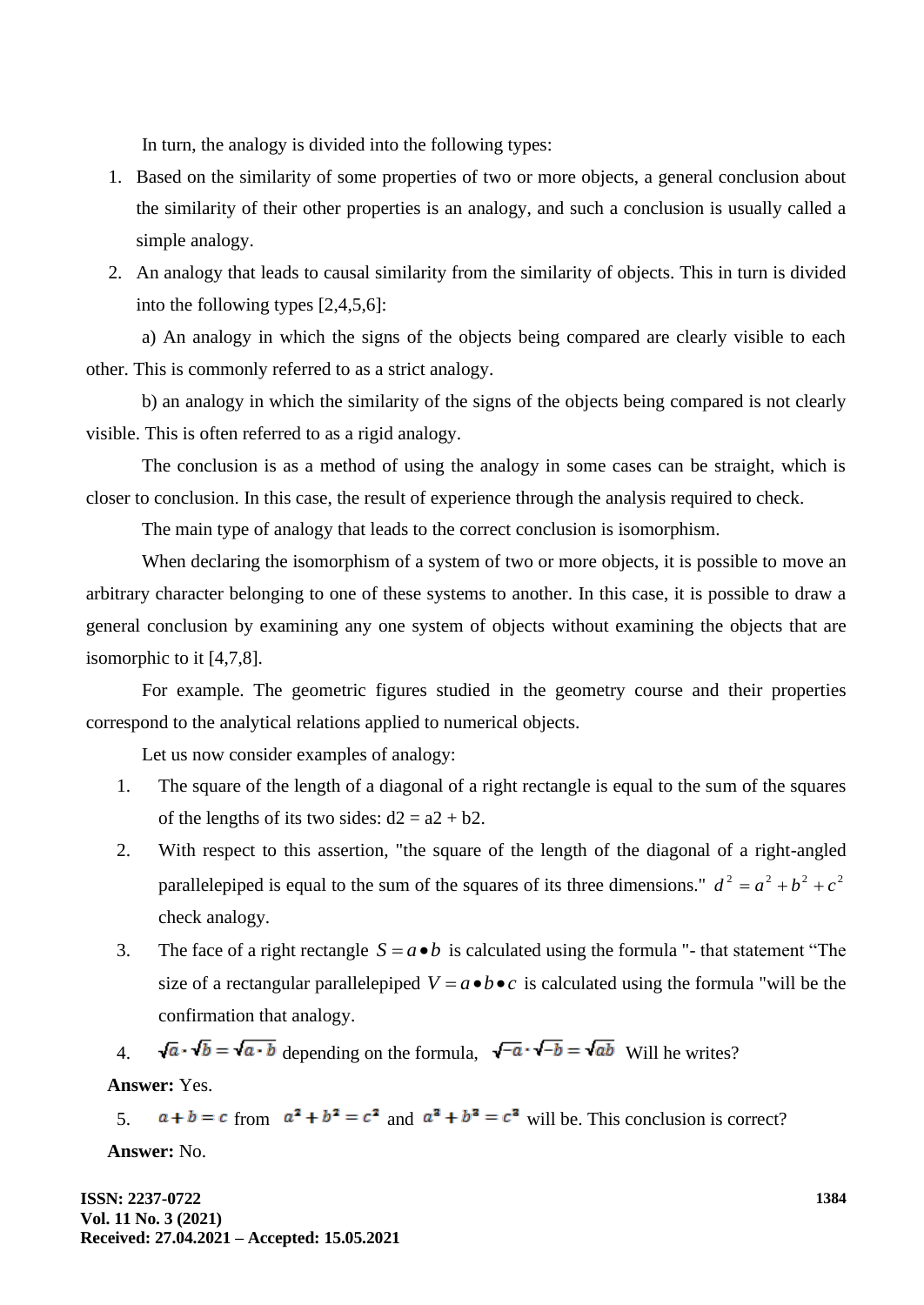$$
(a+b)^4 = a + b \cdot (a + b)^2 = a^2 + 2ab + b^2 \cdot (a + b)^3 = a^3 + 3a^2b + 3ab^2 + b^3
$$
\n
$$
(a + b)^4 = a^4 + 4a^2b + \frac{4 \cdot 3}{2} \cdot a^2b^2 + 4ab^3 + b^4
$$

# **Answer:** Yes.

Scientific research and many years of pedagogical experience show that analogy plays an important role in the development of students' search skills, and the possibility of using analogy is high in the following cases [3]:

in comprehensively understanding the definition of a concept;

in consciously mastering the properties of the figure;

in determining the geometric position of points;

in proving theorems (problems);

in search of ways to solve (prove) the problem (theorem), etc.

By analogy, let us focus on the possibilities listed above. To do this, consider the following definitions learned in the Planametry course:

- I. The plane is a point from the same underlying geometry (points) to the role of the dots is called the circle.
- II. The vatar passing through the center of the circle is called its diameter.

III. The largest vatar is called the diameter of the circle, and so on.

The following definitions in the Streometry course correspond to the definitions listed above:

I1. The geometric position (set of points) of points lying at the same distance from a given point A in space is called a sphere.

 $II<sub>1</sub>$ . The vein passing through the center of a sphere is called its diameter.

III1. The largest circumference of a sphere is called its diameter.

Thus, it can be seen from the above that based on the definitions of such concepts as "circle", "circle diameter", "circle diameter" given in the course "Planimetry" (similarly), in the course "Streometry" the concepts "sphere", "sphere diameter", "sphere diameter" definitions are given.

Similarly,  $[1,3,5]$ :

- 1. In accordance with the definition of "angle" in the course "Planametry", the course "Stereometry" defines the concept of "angle between two half-planes".
- 2. Definition of the concept of "mutual parallelism of two straight lines" in the course "Planametry" In the course "Stereometry" the definition of "parallelism of a straight line with two planes" is given.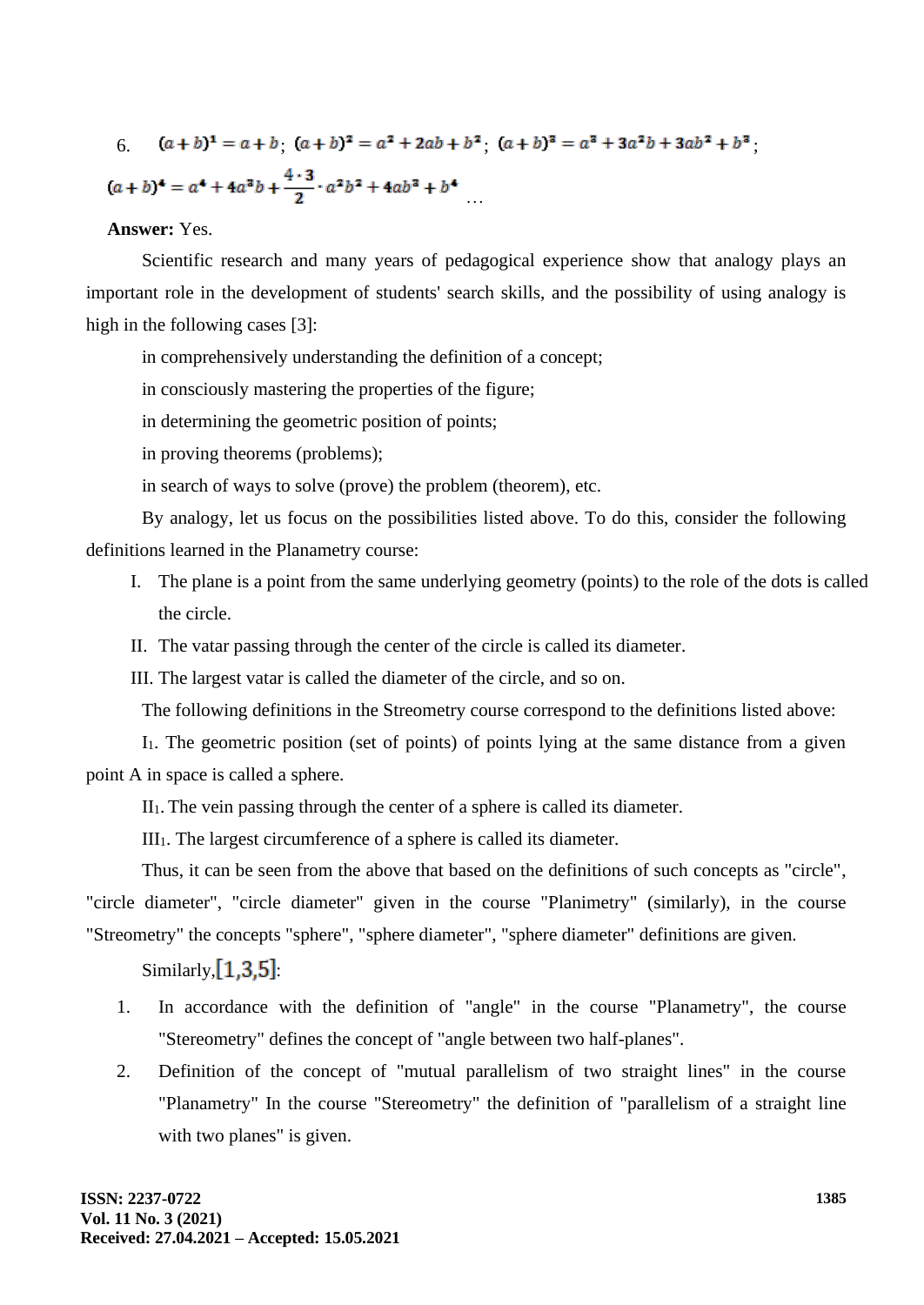3. According to the definition of the concept of "cross-sectional length" in the course "Planometry" in the course "Stereometry" are introduced the concepts of "surface", "volume".

If we approach the concept of analogy from a linguistic point of view, it corresponds to similar features of "qualitative concepts". Therefore, in the teaching of mathematics, it is necessary to teach students to distinguish "similar properties" in the mathematical objects under consideration. At the same time, it is important to ensure that students are able to perform tasks that help to determine which of the objects under consideration and what their properties correspond to the analogy, and to determine whether the resulting analogy is a mistake. Let's look at examples of assignments with such content below.

For example. 1). Based on the "sign of division of a number into 3 and 9" by analogy, it can be concluded that "the number is divisible by 27", ie "If the sum of the numbers of a number is divided by 27, then the number is divided by 27". But this conclusion is wrong. Because the number 272 745 is divisible by 3 and 9, but it is not divisible by 27. This means that the conclusion drawn by analogy is not always always true.

2) Teacher: If we increase the length of a straight rectangle by 2 times and decrease its length by 2 times, how much will its surface change?

Reader: It doesn't change. Indeed, the length of the neck of a given rectangle is a and the length of the width *b* if,  $S = a \cdot b$  would be. In that case  $S = 2a \cdot b$ 2  $\frac{b}{a} = a \bullet b$  will be.

Teacher: What if we increase the length of this right rectangle by 20% and decrease its width by 20%?

Pupil: It doesn't change.

Teacher: This conclusion would be a false analogy, because on the condition of the matter *x =*   $a + 0.2$   $a \wedge y = b - 0.2$   $b \Rightarrow S = xy = (a + 0.2 a)(b - 0.2 b) = ab - 0.0$   $4ab = 0.96$  *ab* will be. Thus, the rectangular surface 4% decreased.

3) 
$$
\frac{lg 18}{lg 9} = 2
$$
, because of this  $\frac{18}{9}$ 

But this analogy is wrong. Here is the reader lg18, lg9 abbreviated, ignoring the fact that the connection is a symbol. However, in this case the result is as follows: lg9  $1 = 1 + \frac{\lg 2}{\lg 2}$ lg9  $lg2$ lg9 lg9 lg9  $lg2$ lg3  $lg2 + lg9$ lg9  $lg(2 \cdot 9)$ lg9  $\frac{\lg 18}{\lg 18} = \frac{\lg (2 \cdot 9)}{\lg 18} = \frac{\lg 2 + \lg 9}{\lg 18} = \frac{\lg 2}{\lg 18} + \frac{\lg 9}{\lg 18} = \frac{\lg 2}{\lg 18} + 1 = 1 + \frac{\lg 2}{\lg 18}$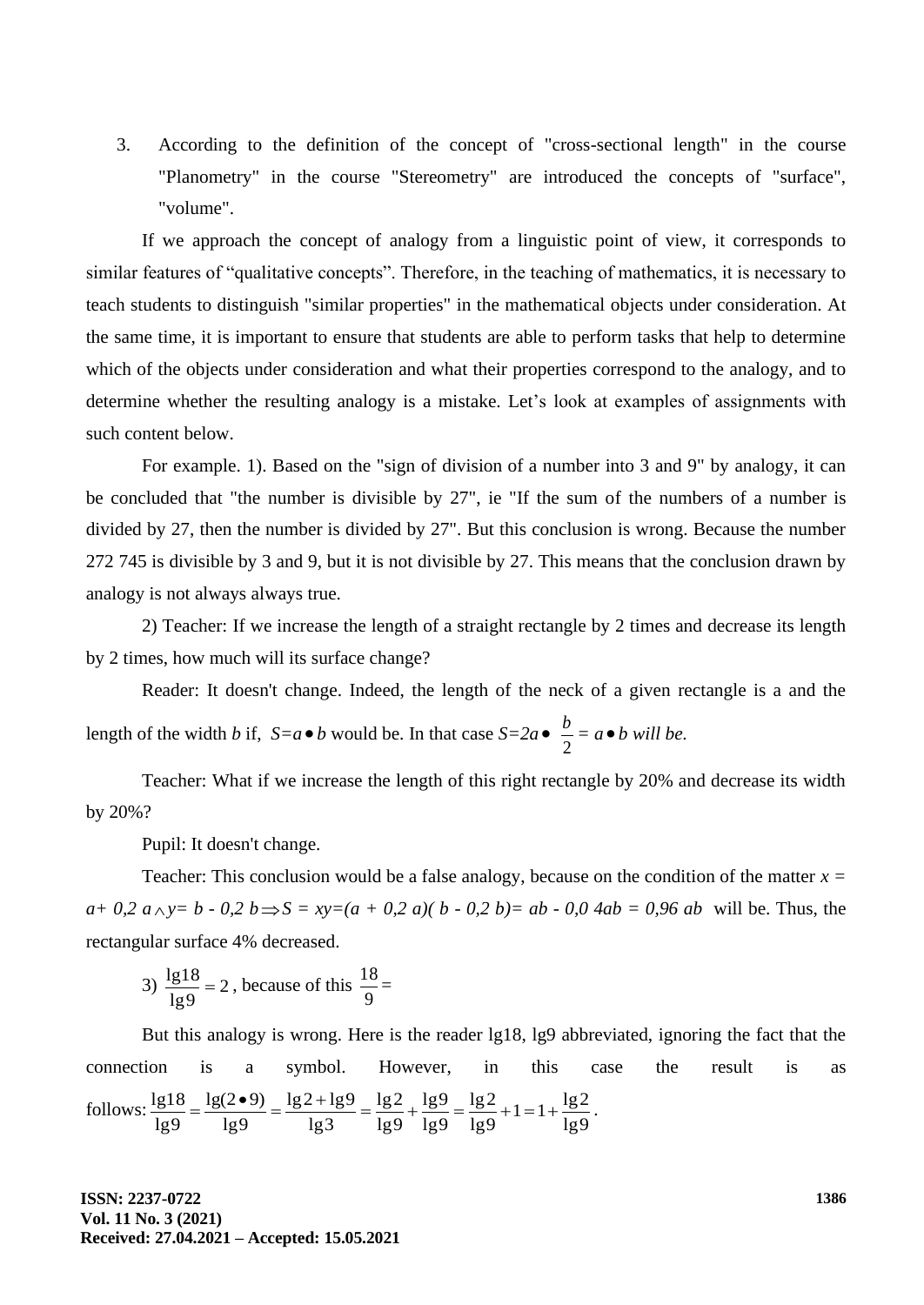4) Now let's look at the use of analogy in the task of "Determining the geometric position of points." It is known that in planimetry:

The geometric position of the points lying at the same distance from the ends of a given section consists of a perpendicular straight line drawn in the middle of that section.

The geometric position of points lying at the same distance from a given straight line consists of a straight line parallel to that straight line, the number of which is two.

In stereometry, the analogies to this are as follows:

The geometric position of the points lying at the same distance from the ends of a given section consists of a perpendicular plane passing through the middle of this section.

The geometric position of points at the same distance from a given plane consists of a plane parallel to that plane, the number of which is two.

in space (plane) AB the geometric position of the points where the difference of the squares of the distances from the end of the section is fixed is the perpendicular plane (straight line) passing through the middle of this section.

In general, in proving theorems using analogy, in the search for ways to solve problems, students are required to have the following knowledge, skills and abilities [4,9,10,]:

be able to choose a qualitative problem analogous to a given problem (or theorem);

be able to transfer the analysis to a given problem (or theorem) after solving (proving) the selected problem (or theorem), etc.

For example.

1) Find the radius of the circle  $(r_1)$  drawn inside a triangle with sides a, b and c, respectively  $(Fig.1)$ .



2) The radius of a circle drawn outside a triangle whose sides are a, b, and c, respectively  $(r_2)$ ни топинг (Fig.2).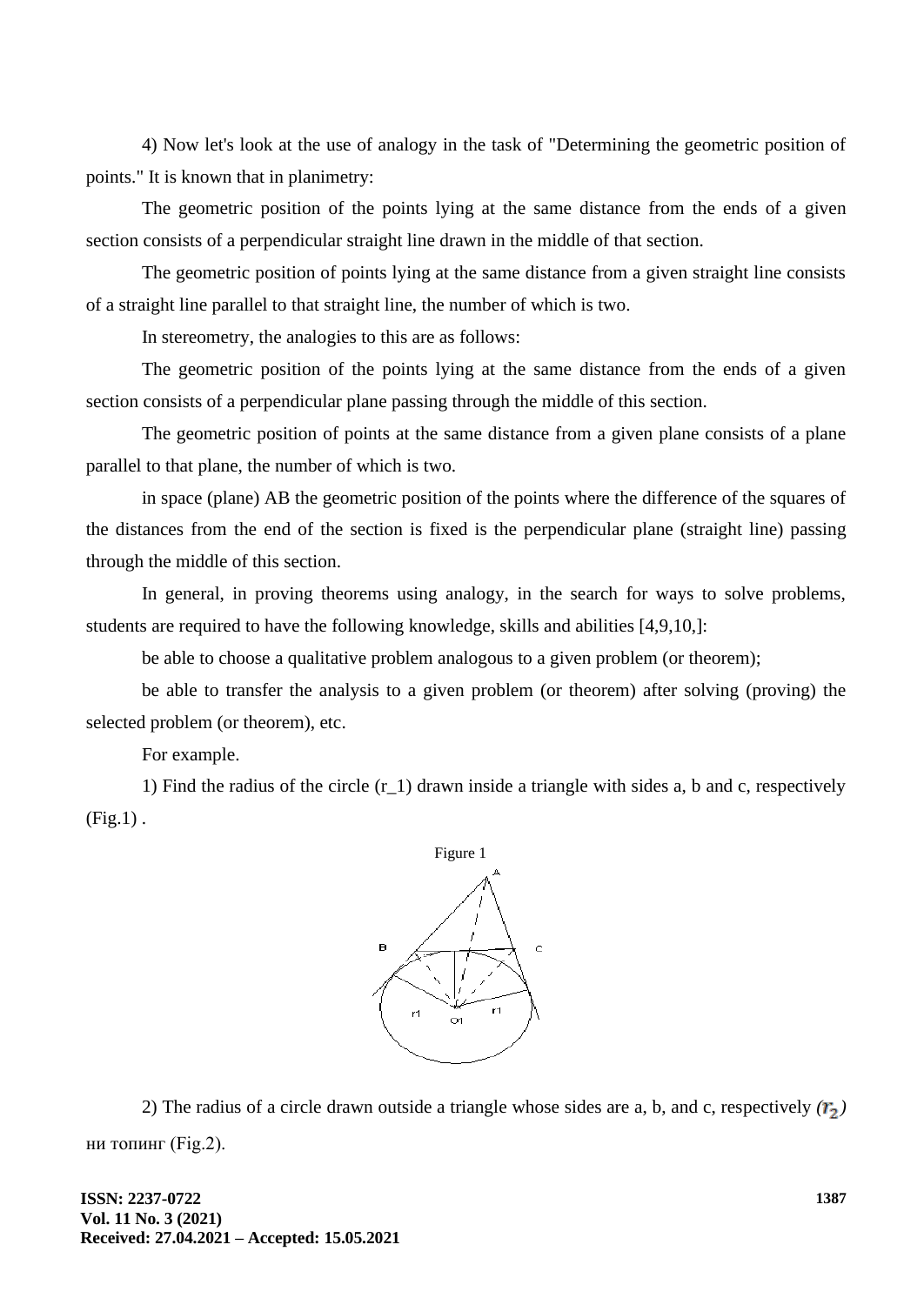Solution: Problem 1 can be solved using analogy only if problem 2 is solved first.



| $N_2$        | <b>Problem 1</b>                                                                                      | Problem 2                                                                                                                       |
|--------------|-------------------------------------------------------------------------------------------------------|---------------------------------------------------------------------------------------------------------------------------------|
| $\mathbf{1}$ | $S \triangle ABC = \sqrt{p(p-a)(p-b)(p-c)} \Rightarrow p = \frac{a+b+c}{2}$                           | $S \triangle ABC = \sqrt{p(p-a)(p-b)(p-c)}$ , in<br>this $p = \frac{a+b+c}{2}$                                                  |
|              | $S \triangle AOB = \frac{1}{2} c r_2 \wedge S \triangle AOC = \frac{1}{2} b r_2 \wedge$               | $S \triangle A O_1 B = \frac{1}{2} c r_1 \wedge$                                                                                |
|              | S $\triangle BOC = \frac{1}{2}ar_2$                                                                   | $S \triangle A O_1 C = \frac{1}{2} b r_1 \wedge S \triangle B O_1 C = \frac{1}{2} a r_1$                                        |
| 3            | $S \triangle ABC = S \triangle AOB + S \triangle AOC + S \triangle BOC$                               | $S \triangle ABC = S \triangle AO_1B + S \triangle AO_1C - \triangle BO_1C$                                                     |
|              | $S=\frac{1}{2}(c+b+a)r = p r_2 \Rightarrow r=\frac{S}{p}$<br>$r_2 = \sqrt{\frac{(p-a)(p-b)(p-c)}{p}}$ | $S=\frac{1}{2}(c+b-a)r_1 = (p-a)r_1$<br>$(a=p-(c+b)) \Rightarrow r_1 = \frac{S}{p-a}$<br>$r_1 = \sqrt{\frac{p(p-b)(p-c)}{p-a}}$ |

For example. The surfaces of the 2 sides of the tetrahedron are corresponding  $S_1$  and  $S_2$ equal. If the two-sided angle between them is a, and the length of the common side is a*,*   $V = \frac{2S_1S_2sin\alpha}{3a}$  Prove that.

Proof. As is known, the triangle between the two sides and they face angle, which is equal to half the sum of sines  $S_{ABC} = \frac{1}{2} cbsin\alpha$  (1) will be. In that case, the graph ABH since it is a rightangled triangle,  $h_b = csin\alpha$  (2) is the face of this triangle  $S_{ABC} = \frac{1}{2}bh_b$  (3) will be. (2) if we put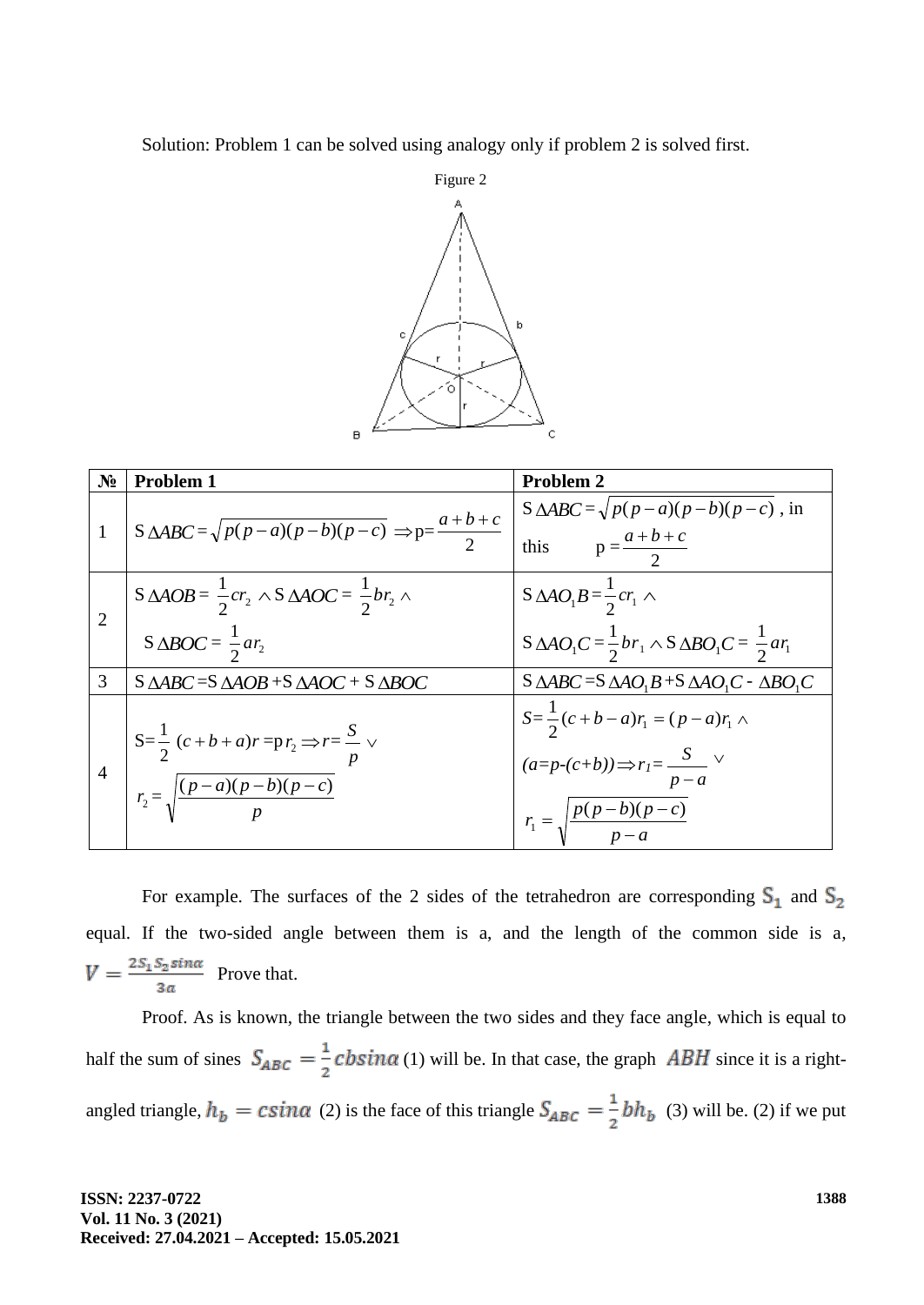(3),  $S_{ABC} = \frac{1}{2}$  cbsina will be. Now, based on the above  $V = \frac{2S_1 S_2 \sin \alpha}{3a}$  we will develop a plan to prove the correctness of. It will be as follows:



- a) We represent the face of a given triangle ABC by one or more elements given in it. If we express through the b side,  $S_{ABC} = \frac{1}{2} cbsin\alpha$  will be.
- b) We express the remaining elements using the given ones. For example.  $h_b$  we express the height using the c side and the chest. In that case,  $h_b = c \sin a$ .
- c) If we put the results in parts a) and b) of the plan,  $h_b = \frac{1}{2}$  c b sin  $\alpha$ .
- d) If we put the results in parts a) and b) of the plan.



Based on the above, let us prove by the analogy method that  $V = \frac{2S_1S_2\sin\alpha}{3a}$  To do this, we first express the volume of the tetrahedron by the elements given in the problem condition. For example. Expressed over the surface,  $V = \frac{1}{3} S_{ABC} h$ .

If we define the face of an ADB side of a tetrahedron, will be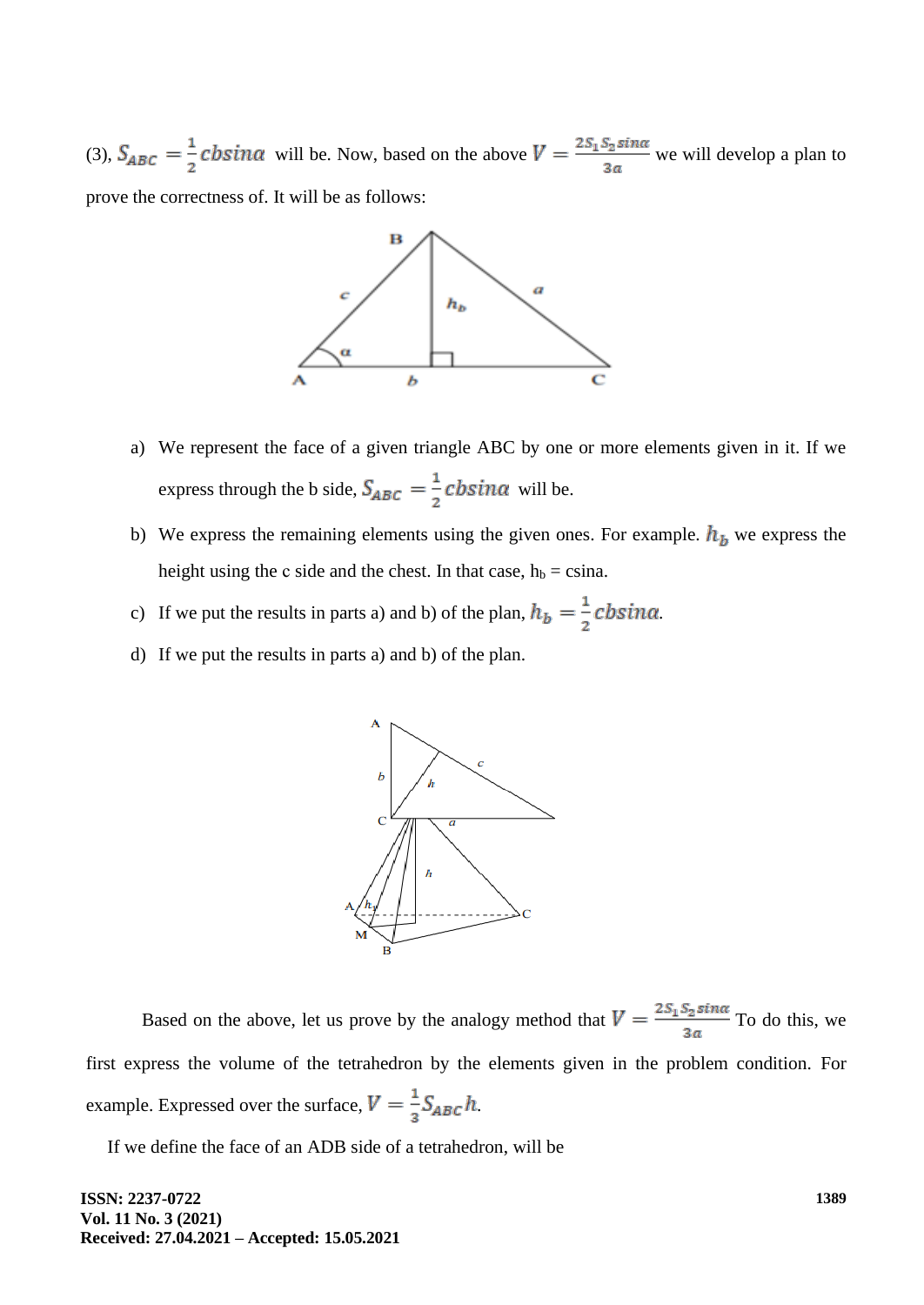$$
S_{ABD} = \frac{1}{2}ah_1(5).
$$

If we express the height h through the remaining known elements and the chest, will be  $h = h_1 \sin \alpha$  (6). (6) and then (4) If we put, will be  $V = \frac{1}{2} S_{ABC} h_1 \sin \alpha$  (7). If we express the height h<sub>1</sub> using the results (5) and (7): equal  $h_1 = \frac{2S_{ABD}}{a} \Rightarrow V = \frac{1}{3}S_{ABC} \times \frac{2S_{ADB}}{a} \sin \alpha$ . Therefore, based on the above, it can be concluded that

$$
V = \frac{^{2S_{ABC}S_{ADBsin\alpha}}}{^{3a}}
$$

Now let's focus on the mistakes that can be made in the process of using analogy.

When pointing out mistakes in the use of analogy, it is advisable for the teacher to use the correct analogy in the given problem, to increase and deepen the knowledge of the error analogy, either directly or in collaboration with students, by solving inverse problems.

For example. The statement "-x is also a negative number because -7 is a negative number" is incorrect. To show this, x is the variable -7; - 8; 7; 8; 9; it is necessary to check the sign of -x by giving values. Without breaking the student's passion, initially supporting him  $x = 7$ ,  $x = 8$  in general

Convincing that  $x = -7$ ,  $x = -8$  is the opposite of the idea is appropriate, and that the final conclusion is reached by the students leads to a conscious division of concepts, i.e.

 $-x = \begin{cases} positive number, x < 0 \text{ if} \\ negative number, x > 0 \text{ if} \end{cases}$ 

#### **3. Conclusion**

In general, the appropriate use of "Inference Methods" in the teaching of mathematics, in particular, the method of "Analogy" leads to the development of students' logical thinking skills, which in turn leads to conscious acquisition of knowledge and interest in learning mathematics.

#### **References**

Poya D. *How to solve a problem: A guide for teachers.* - M.: State educational and pedagogical publishing house of the Ministry of education of the RSFSR, 1959, 208 p.

Vilenkin N. Ya. *Popular combinatorics.* - M.: Nauka, 1975

Barakaev M. and b. *Methods of teaching mathematics.* Part 1, General methodology, textbook.- T .: "Science and technology", 2017, 324 p.